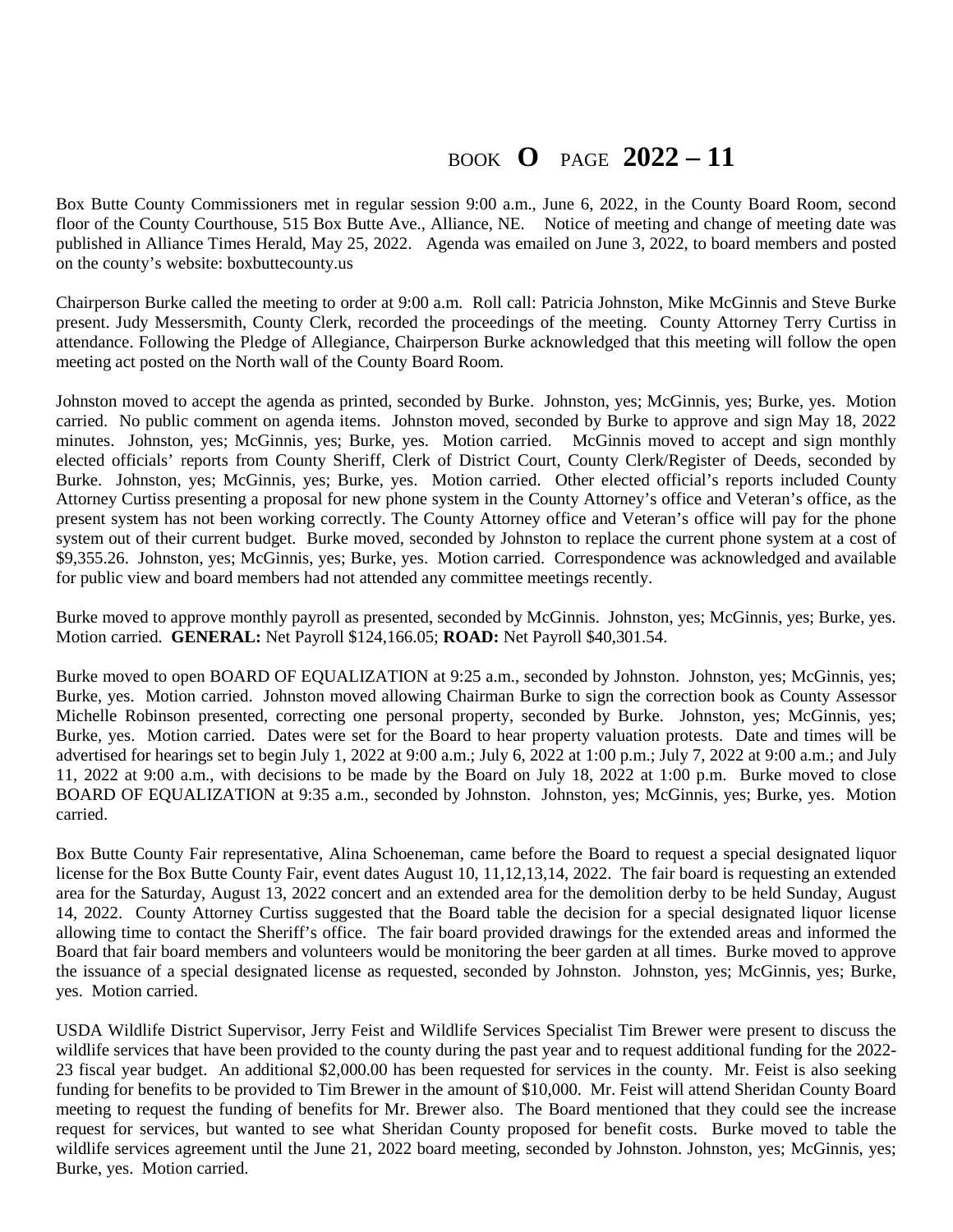**Box Butte County Bo** 

## BOOK **O** PAGE **2022 – 11**

Mr. Kenneth Foster had requested to be on the agenda to discuss transportation on the veteran's service vehicles. Mr. Foster had received a letter from the Veteran's Service Officer and wanted to deny all accusations regarding his riding the veteran's service vehicles. Chairman Burke informed Mr. Foster that he will follow up with the Veteran's Office regarding these accusations. No action taken.

Murphy Tractor representative Mike Bateman was present to inform the Board that the state bid for motor graders will end on June 23, 2022 and at that time the state bid of \$288,065.00 will no longer be available and he anticipates motor graders to increase \$70,000.00 after that deadline. Chairman Burke did not feel any more discussion should take place as ARPA funds have not been received by the county at this time. Commissioner Johnston stated that ARPA funds have already been spent on one new road grader. Discussion will continue at the June 21, 2022 meeting. Road Superintendent Barb Keegan provided a road and equipment report.

With LB644 requirements that will impact counties in Nebraska, Burke moved to designate "The State Print Shop" as the vendor for the county if needed, utilizing their ability to connect the Assessor's data through the MIPS program used by the Box Butte County Assessor's office, seconded by Johnston. Johnston, yes; McGinnis, yes; Burke, yes. Motion carried.

Box Butte County Assessor Michelle Robinson spoke to the Board regarding the Assessor office budget. Due to her paying GIS (\$13,420.90) twice in the fiscal year, the Assessor budget will be short on operating funds. Ms. Robinson informed the Board she will not be including the Maintenance Agreement-GIS budget line 2 2544 in next fiscal year's budget request. Burke moved to recognize this situation and allow for the Assessor to use personal services funds to finish the fiscal year this time, seconded by Johnston. Johnston, yes; McGinnis, yes; Burke, yes. Motion carried.

Requests to the ARPA Committee for funds included body cams for Box Butte County Deputies and Jailers, updates to the District Court bench, and an additional \$50,000.00 to Mobius to extend broadband another 5 miles. Johnston moved to approve ARPA funds up to \$30,000.00 for law enforcement body cams; additional \$50,000.00 funding for broadband and remodeling to District Court judge's bench not to exceed the \$39,070.00 estimate, seconded by Burke. Johnston, yes; McGinnis, yes; Burke, yes. Motion carried. A proposal from Jack's Heating, Cooling, Stoves and Fireplaces for HVAC system to be installed in the Slagle building had expired, and a current proposal will be brought back for consideration during the June 21, 2022 board meeting.

Burke made a motion to sign Weed Superintendent Contracts, with updates provided by County Attorney Curtiss, seconded by Johnston. Johnston, yes; McGinnis, yes; Burke, yes. Motion carried.

Motion made by Burke to table Power Tech Service Agreement, allowing for review with Region 23 Emergency Management during budget preparation, seconded by Johnston. Johnston, yes; McGinnis, yes; Burke, yes. Motion carried.

Burke moved to approve and sign Resolution 2022-03 transferring funds in the amount of \$89,329.00 from Public Defender budget to District Court budget, due to the absence of a Public Defender, allowing for court appointed attorneys, seconded by Johnston. Johnston, yes; McGinnis, yes; Burke, yes. Motion carried.

Burke moved to approve and sign claims/invoices minus the \$30,340.00 invoice from Emergency Plumbing Weber Boys LLC, as the plumbing work has not been completed, seconded by Johnston. Johnston, yes; McGinnis, yes; Burke, yes. Motion carried. **GENERAL:** AFLAC 2,493.45; Ameritas Life Insurance Corp \$476.06; Bank of the West 39,921.77; Box Butte County Treasurer 87,780.00; Family Support Registry 25.00; Lincoln National Life Insurance 213.44; MASA Global Building 153.00; Retirement Plans Division/Ameritas 23,210.58; State of Nebraska Dept of Revenue 5,430.44; Independent Eye Care Professionals 68.88; **ROAD:** AFLAC 237.90; Ameritas Life Insurance Corp 176.24; Bank of the West 7,984.17; Box Butte County Treasurer 1,858.00; Lincoln National Life Insurance 4.08; MASA Global Building